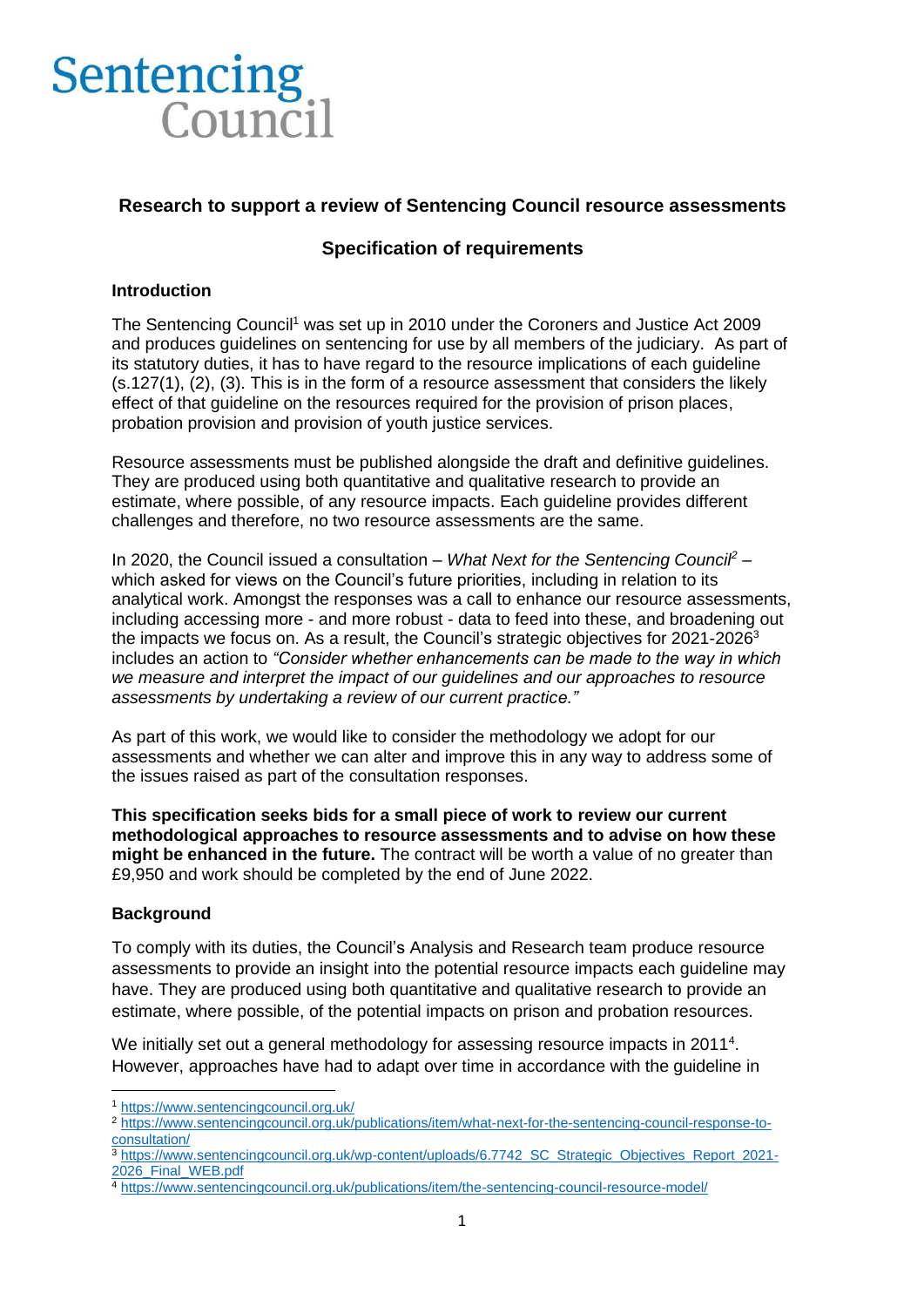question and the data available, and it is likely that this methodology needs to be revisited to reflect these issues.

In addition, to date, many of these assessments have focused on impacts relating to the provision of prison places. This is due to several reasons. Firstly, many of the offences covered by the Council's early guidelines are largely concerned with custodial sentences (for example, robbery, burglary and sexual offences) and, other than the youth guidelines for robbery, sexual offences and bladed articles/offensive weapons, all the offence specific guidelines apply to adults only, for whom custodial sentences are more common.

Secondly, our main source of data for our resource assessments comes from the Ministry of Justice and, while data on sentence outcomes are available, gaps exist, especially for non-custodial sentences. The data does not include detailed information about community orders, for example the requirements attached to a community order or the length of the suspension period for a suspended sentence order. This lack of data means it is not possible to provide a numerical estimate of the potential resource impact of the guidelines on the probation service, as we are unable to assess the current allocation of non-prison resource. This is particularly problematic for offences that have a lot of community sentences within their range.

There is also limited information on the relative seriousness of the offences coming before the courts and this results in assumptions being made regarding the way in which offences would be distributed across the different harm and culpability categories in sentencing guidelines. This gap can be filled using transcripts of sentencing remarks; however, these are only available for Crown Court cases, and so for offences that are sentenced solely or almost entirely at magistrates' courts, we are often not able to estimate resource impacts to the same extent as for some of the higher volume or mostly Crown Court offences. The Council undertakes data collection exercises<sup>5</sup> to fill in these and other gaps; however, this is done on an offence specific basis and as such is not available for all guidelines in development. This means that the evidence base remains restricted for some offences.

For guidelines that cover offences that are low volume, or concern more cross-cutting issues, such as the Council's overarching guidelines, these also pose difficulties when estimating resource impacts as there is often a lack of appropriate data available. We are discussing with HMCTS what opportunities the roll-out of the Common Platform in courts might offer in the future; however, it is unclear at this stage how and to what extent this might be used to inform our resource assessments. Therefore, we need to review and identify any improvements we can make using the data we currently have access to rather than what we may have access to in the future.

These issues collectively make the assessment of the resource implications of individual guidelines challenging. As a result, the Council is seeking advice on the methodological approaches to adopt in the future for its resource assessments.

#### **Aims and objectives**

The objectives of this study are to:

• Review the Council's methodological approaches to conducting resource assessments and the pros and cons of these;

<sup>5</sup> <https://www.sentencingcouncil.org.uk/research-and-resources/data-collections/>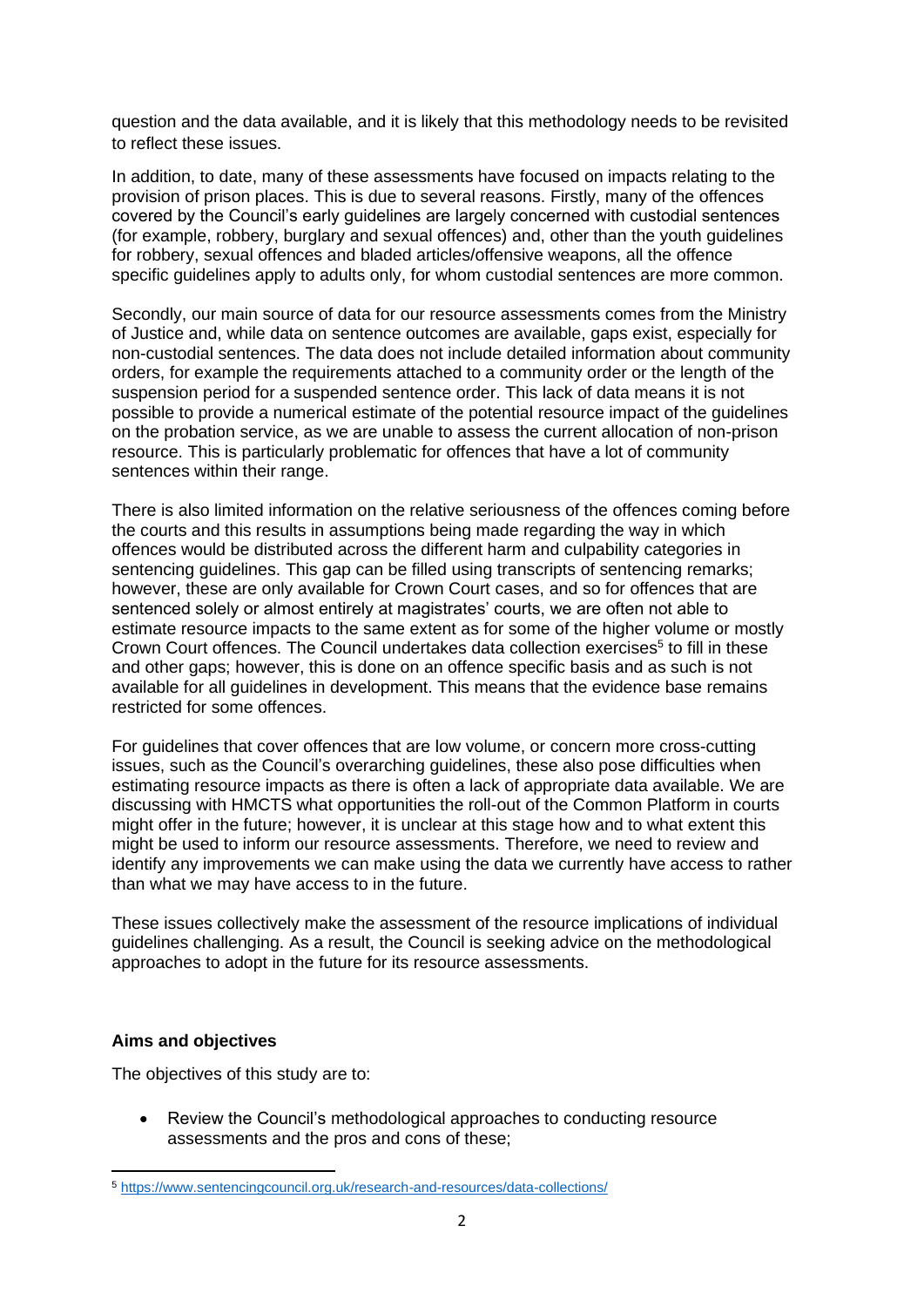- Advise on considerations for future work in this area: for example, how the different types of currently available data could be used (both quantitative and qualitative); how best to express impacts (e.g. costs, prison places, or both).
- Recommend a methodological/ analytical approach that best meets the needs of the Council and addresses its statutory duties.

In doing so, the successful tenderer should review and consider:

- The different types of resource assessments the Council has undertaken to date, covering both offence-specific and overarching guidelines;
- The Council's published document from 20[1](#page-0-0)1<sup>4</sup> on its approach at the time to resource assessments;
- The type of methodology and analysis that might be suitable for future assessments, taking account of any data limitations faced (now and in the future);
- How best to broaden out the range of impacts which assessments cover (specifically how best to cover the part of the statutory duty concerning probation impacts and, where relevant, youth justice impacts, and whether costs information should be included); and,
- How best to ensure that the current/ proposed methodology can be used for future resource assessments when more data may become available (for example from the Common Platform) and how this could be fed into the methodology.

Some initial work has been undertaken internally and it will be important that the successful tenderer considers this and undertakes discussions with the Council's statistical team on their current work in this area. These discussions should also cover responses to the Council's 2020 consultation on resource assessments to ensure that the views of stakeholders and interested parties can be taken account of.

Tenderers are invited to outline how they intend to meet the objectives and considerations outlined above as well as any other aspects that they might include in this work.

#### **Outputs**

Contractors must submit the findings from this work in the form of an interim summary of findings and a final report. The final report should cover a review of the sources that have been drawn upon for the work with commentary on how they may or not be relevant for future work in this area, or how they might feed into a new design and analytical approach. The report should also contain clear recommendations for future work, that are fully justified and highlight any pros and cons for the Council.

The interim summary of findings to date should be submitted by **13th May.** A draft final report will be needed by **30th June 2022**. Comments will be returned in time for a final report to be submitted by **22nd July.** 

#### **Day-to-Day Management**

Contractors must liaise with the project manager closely throughout the course of the project and provide a weekly email update on progress.

A minimum of two meetings will be required with the contractors:

- An inception meeting/ discussion to finalise the project design; and,
- A meeting to discuss key findings, recommendations and OSC feedback.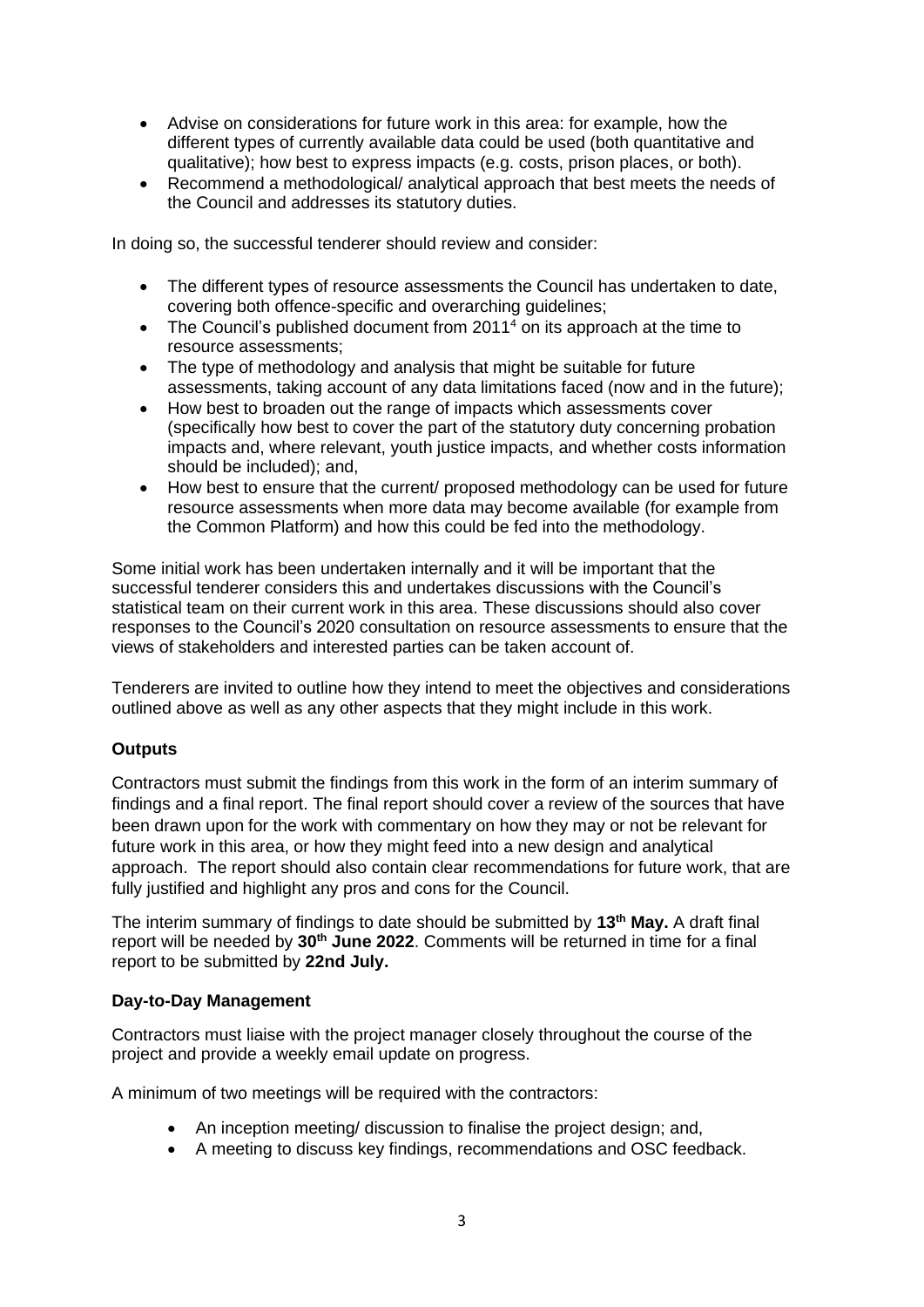## **Timetable**

The following outlines the key dates for commissioning this research:

| <b>Activity</b>                                                     | <b>Date</b>                            |
|---------------------------------------------------------------------|----------------------------------------|
| Invitations to tender dispatched                                    | 28 <sup>th</sup> January 2022          |
| Deadline for pre-tender questions                                   | 10th February 2022                     |
| Tenders returned                                                    | Noon 17 <sup>th</sup> February<br>2022 |
| Presentation of bids (if required)                                  | w/c 21 <sup>st</sup> February<br>2022  |
| Contract awarded                                                    | w/c 28 <sup>th</sup> February<br>2022  |
| Summary of interim findings submitted and discussed with<br>the OSC | 13th May 2022                          |
| Draft report submitted to OSC                                       | 30th June 2022                         |
| Final report signed off                                             | 22 <sup>nd</sup> July 2022             |

At the discretion of the Office of the Sentencing Council, presentations for clarification purposes may be requested – to be held virtually via MS Teams - with shortlisted bidders. If appropriate, scores may be moderated based on the clarification information from the presentation.

#### **Budget**

The maximum budget for this exploratory project is £9,950 excluding VAT.

Suggested milestone payments are set out below:

| Milestone payment 1: (40%)                                   | End March     |
|--------------------------------------------------------------|---------------|
| Approach to the review agreed, including the sources to take | 2022          |
| account of and discussion with OSC analytical team completed |               |
| Milestone payment 2: (20%)                                   | Mid May 2022  |
| Interim report submitted and discussed with the OSC          |               |
| Milestone payment 3: (20%)                                   | End June      |
| Draft final report submitted                                 | 2022          |
| Milestone payment 4: (20%)                                   | Mid July 2022 |
| Final report submitted                                       |               |

### **Content of proposals**

Proposals should be submitted in the form of a Word document (maximum 5,000 words).

All proposals must include:

- Approach: A clear explanation of how the work will seek to address the aims and objectives of this review.
- Support required: e.g. any support required from the OSC.
- Proposed timetable: for each individual part of the work.
- Costs: Each part of the research should be costed separately to allow the OSC to make a final decision. In addition, staff rates must be specified and a detailed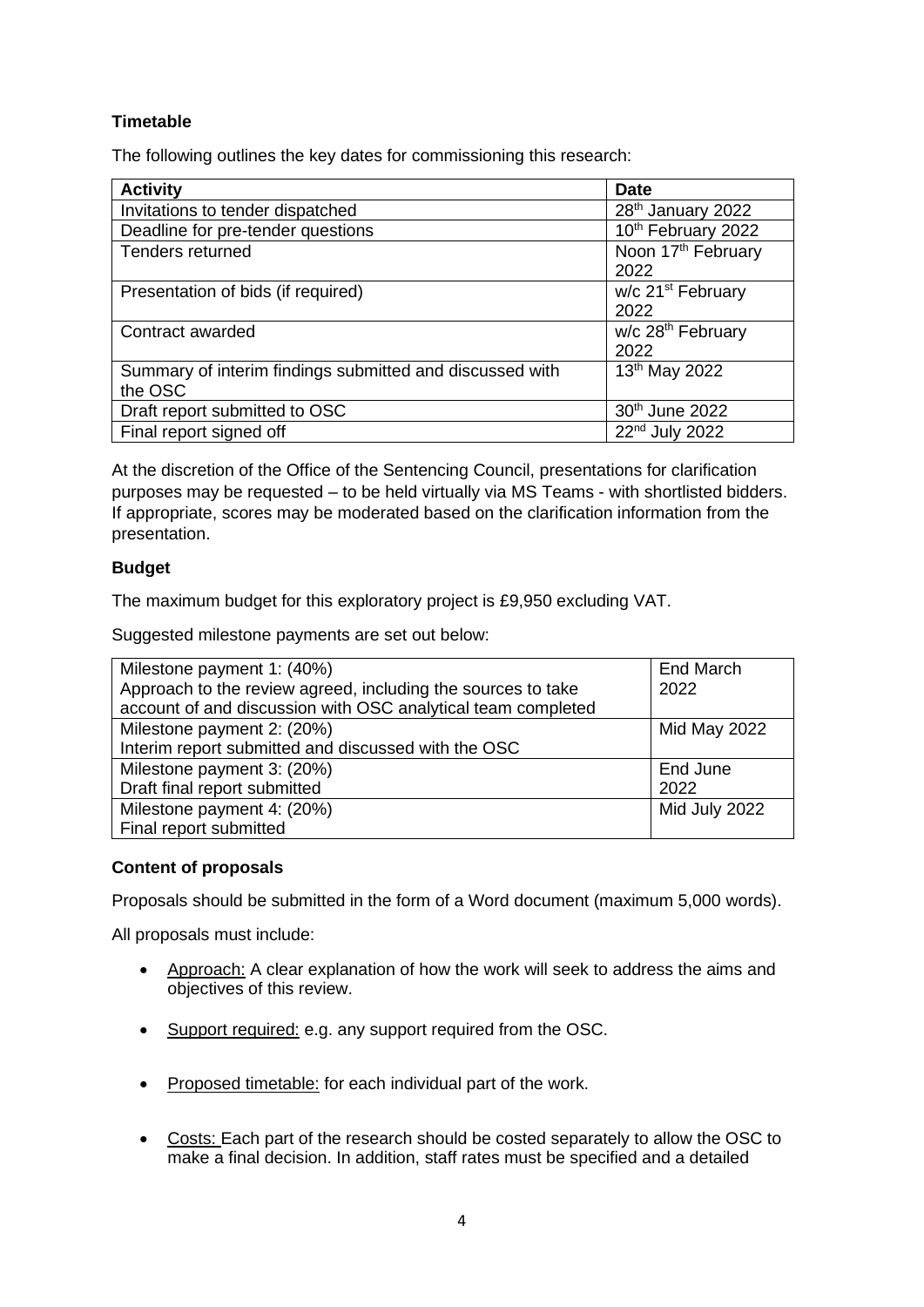breakdown of the proportion of time spent by key staff on the different elements of the research provided. Costs should be exclusive of taxes and VAT.

- Staff: details of staff and any relevant experience should be outlined (including experience of undertaking these types of methodological reviews and working with limited data). Please provide information on the role/ responsibilities that each member of the team will cover. The successful contractor must ensure and confirm that all staff working on the project have had a Baseline Personnel Security Standard (BPSS) and DBS check.
- Quality assurance procedures: the bidder must commit to undertake quality assurance of all deliverables and to guarantee the accuracy of all outputs to the OSC Council. Bidders must provide details of the quality assurance procedures they have in place.
- Risks: bidders must identify and assess the risks associated with undertaking the research and the proposals for managing and overcoming these. Bidders must provide a full risk register for all elements of the project.
- Ethical issues: Where relevant, the research will be expected to meet the requirements of the Government Social Researcher (GSR) Professional Guidance: Ethical Assurance for Social Research in Government [\(GSR Ethical Assurance for](https://www.gov.uk/government/publications/ethical-assurance-guidance-for-social-research-in-government)  [Social and Behavioural Research -](https://www.gov.uk/government/publications/ethical-assurance-guidance-for-social-research-in-government) GOV.UK (www.gov.uk). Bidders must provide details of any ethical issues relevant to the proposal and how these will be addressed.
- Data protection: the successful contractor will be required to store all data in accordance with data protection legislation and current OSC/ MoJ data security procedures. Please see: [https://ministryofjustice.github.io/security](https://ministryofjustice.github.io/security-guidance/supplier-corporate-it/#supplier-corporate-it)[guidance/supplier-corporate-it/#supplier-corporate-it.](https://ministryofjustice.github.io/security-guidance/supplier-corporate-it/#supplier-corporate-it)

Bidders must provide details of data protection issues relevant to the proposal and explain how these will be addressed in compliance with the Data Protection Act 2018. This should include (but not be limited to): how information will be collected from individuals; how it will be stored (and in what storage location); secure transfer of information; disposal of information following completion of the project; who will have access to the data and how this will be managed. Contractors are responsible for ensuring all necessary permissions are acquired for the use of data, visuals or other materials throughout the project that are subject to copyright law, and that materials are used in accordance with the permissions that have been secured. Contractors are also responsible for ensuring suitable referencing of materials in all project outputs including project data.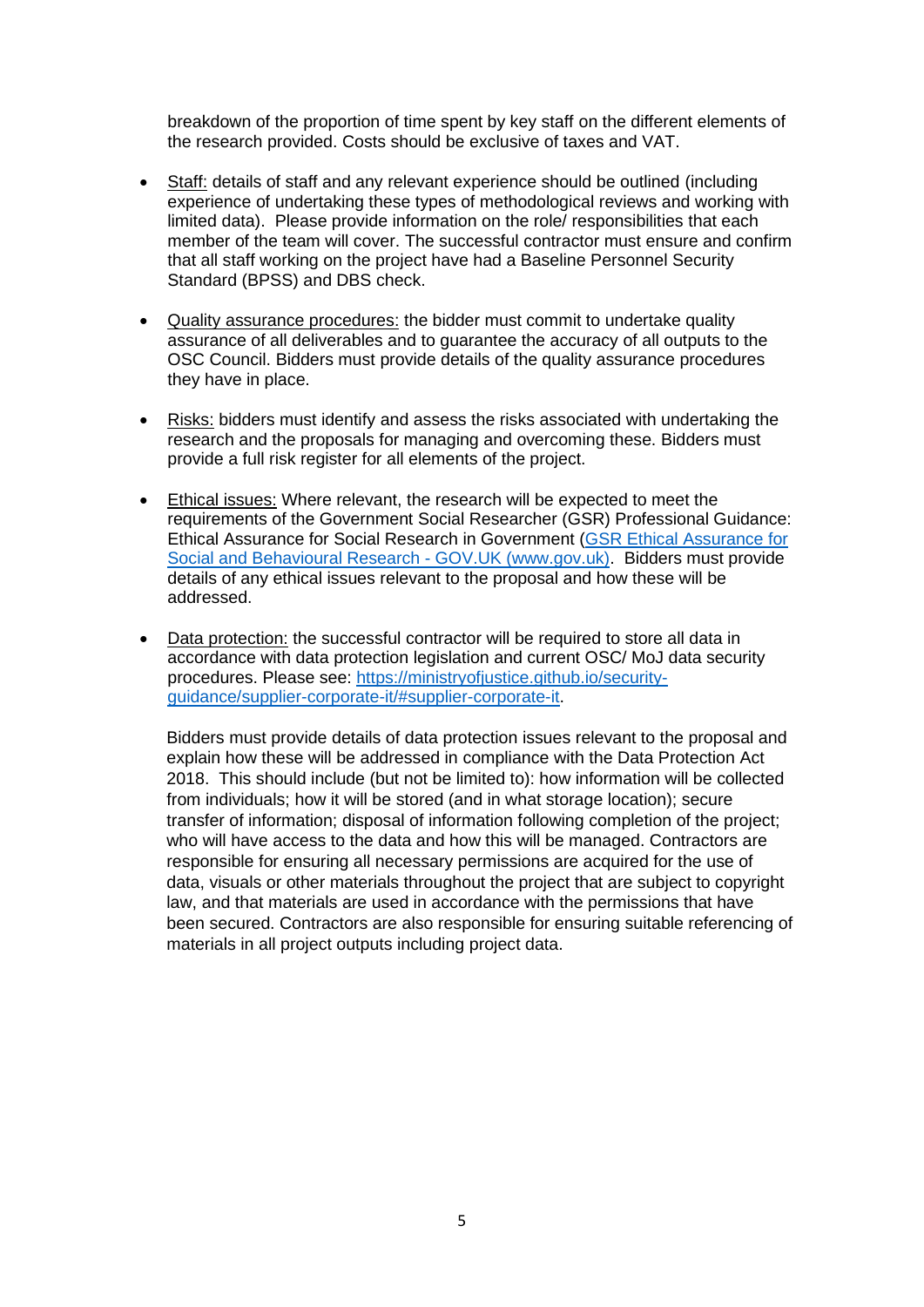# **Tender evaluation**

Proposals will be evaluated on the following criteria and using the scoring system set out below:

|                  | <b>Main Criteria</b>                                                                                                                                                                                                                                                                                                                                                                                                                                                                                     | <b>Criteria</b><br>weighting |
|------------------|----------------------------------------------------------------------------------------------------------------------------------------------------------------------------------------------------------------------------------------------------------------------------------------------------------------------------------------------------------------------------------------------------------------------------------------------------------------------------------------------------------|------------------------------|
| 1                | A clear explanation of the approach to the work and how it will<br>seek to address the aims and objectives of this review.                                                                                                                                                                                                                                                                                                                                                                               | 20%                          |
| $\mathbf{2}$     | Evidence of the practicality, project management and quality<br>assurance of proposals (including systems for continuous<br>feedback to contract manager, strength of proposed project<br>management and risk management arrangements, timetable,<br>awareness of ethics and data protection issues, flexibility to<br>respond to changing requirements and quality assurance<br>processes). Ability to meet the deadlines involved in this<br>project will be particularly important in this assessment | 20%                          |
| 3                | Evidence of experience/ knowledge in conducting<br>methodological reviews and methods of estimating impacts<br>from limited data.                                                                                                                                                                                                                                                                                                                                                                        | <b>20%</b>                   |
| $\boldsymbol{4}$ | Demonstration of an understanding of the Sentencing Council,<br>its guidelines and resource assessments and general<br>sentencing trends.                                                                                                                                                                                                                                                                                                                                                                | 20%                          |
| 5                | Overall value for money                                                                                                                                                                                                                                                                                                                                                                                                                                                                                  | 20%                          |

| A | 100 | <b>Excellent</b><br>Exceeds the requirement. Exceptional demonstration by the Supplier of<br>the relevant ability, understanding, experience, skills, resource and<br>quality measures required. Evidence identifies factors that will offer<br>significant added value.                      |
|---|-----|-----------------------------------------------------------------------------------------------------------------------------------------------------------------------------------------------------------------------------------------------------------------------------------------------|
| B | 90  | Good<br>Satisfies the requirement and offers some additional benefits. Above<br>average demonstration by the Supplier of the relevant ability,<br>understanding, experience, skills, resource and quality measures<br>required. Evidence identifies factors that will offer some added value. |
| С | 80  | Acceptable<br>Satisfies the requirement. Demonstration by the Supplier of the relevant<br>ability, understanding, experience, skills, resource and quality measures<br>required.                                                                                                              |
| D | 70  | <b>Minor Reservations</b><br>Satisfies the requirement with minor reservations. Some minor<br>reservations about the Supplier's relevant ability, understanding,<br>experience, skills, resources and quality measures required.                                                              |